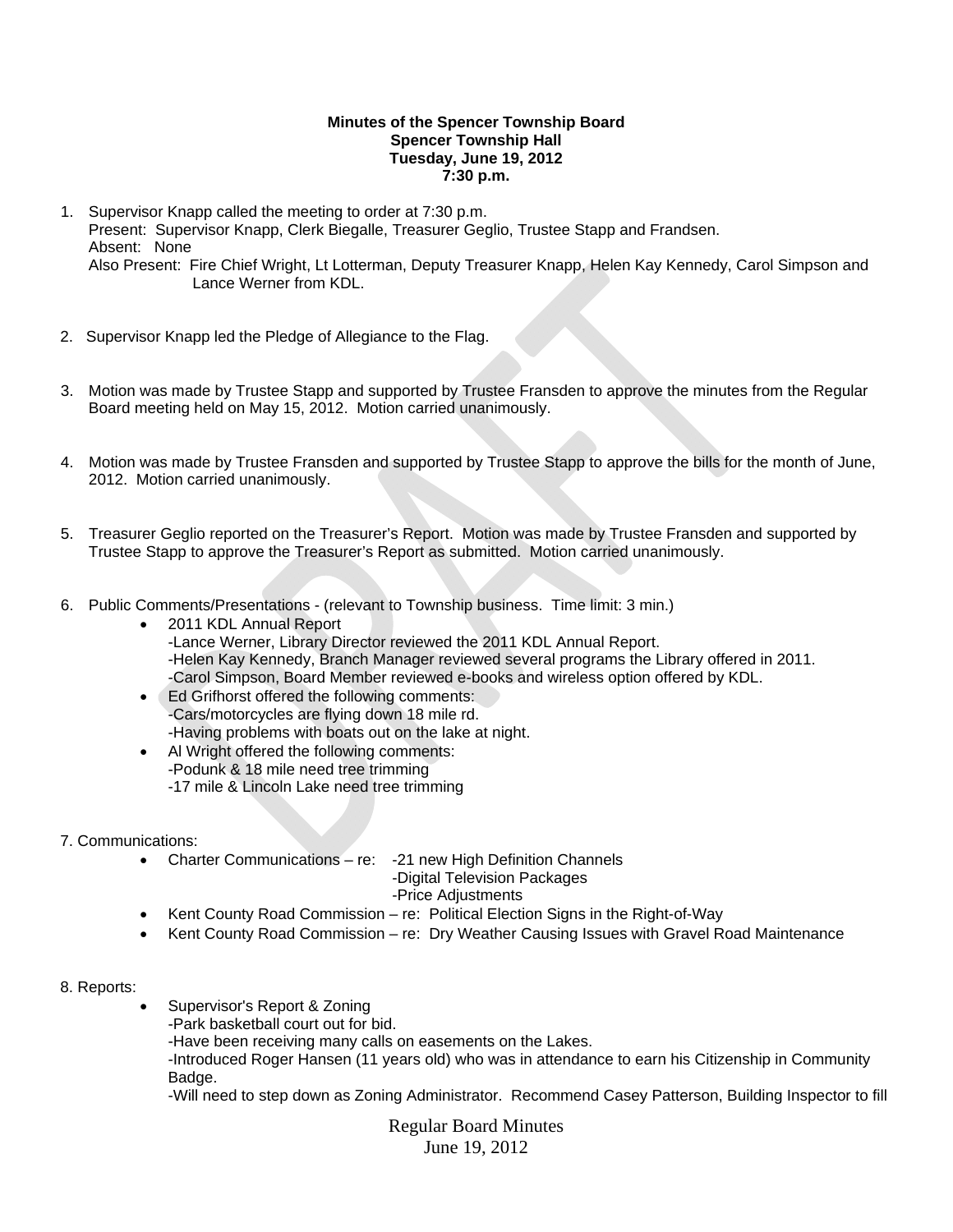position. Discussion followed. Consensus among the board members was to discuss with Casey the possibility of setting hours in the office weekly. Supervisor Knapp will ask Casey if he would consider the position.

- Fire Chief's Report
	- -20 Medicals
	- -01 Structure Fire
	- -01 Tree Fire
	- -01 Car Fire
	- -03 Miscellaneous Calls
	- -01 Assist Maple Valley Fire Dept. (Barn Fire)

-No calls were made in Nelson Twp. for the month

-Three personnel passed Fire School (Ben Lacroix, Nicole Wright & Brad Hallock) Motion was made by Treasurer Geglio and supported by Trustee Stapp to approve the above mentioned firefighters are taken off probation. Motion carried unanimously.

-Received \$2500 check from Monsanto…the department will be buying a piercing nozzle & foam with the Funds.

-With the money donated in memory of Larry Drew, a 24 x 48 griddle was purchased for the departments Pancake breakfast fund raiser. (August  $18<sup>th</sup>$ )

- Planning and Zoning Report -no report
- Library Report -Clerk Biegalle read the Spencer Township Branch Library Managers Report for June.
- 9. Old Business: (None)
- 10. New Business
	- Consider Approval of 2012 Kennel License Applications…submitted by Kent County Health Department. Motion was made by Treasurer Geglio and supported by Trustee Frandsen to approve the 2012 Kennel License Applications as stated:
		- -Greg Aksamitowski, 12850 Pinewood -Pinewood Kennel, Jason Rodenhouse, 13090 Pinewood
			- -Hounds of VonBlumberg Kennels, Tom & Carol Blumberg, 14148 Sprague Rd.
		- -Kim A. Schrotenbuer, 14184 Sand Hill, N.E.

-Scottland Kennels, Scott & Lori Johnston, 12360 22 Mile Rd.

Motion carried unanimously.

 Consider Approval of 2012 Kent County Purchase of Development Rights (PDR) -Embert & Melissa Hammer, 14352 Lincoln Lake Avenue -Kathryn F. Persons, 14400 Larsen Ave.

 Motion was made by Clerk Biegalle and supported by Trustee Fransden to approve the 2012 Kent County Purchase of Development Rights for the above mentioned properties. Motion carried unanimously by roll vote.

 Discussion of Proposed Phone System for Township Hall. Supervisor Knapp reviewed the bid for a new phone system for Township Hall. Motion was made by Treasurer Geglio and supported by Trustee Fransden to approve the purchase of a phone system from AlarmTek Security Solutions at a cost of \$2,800.00. Motion carried unanimously by roll call vote.

> Regular Board Minutes June 19, 2012